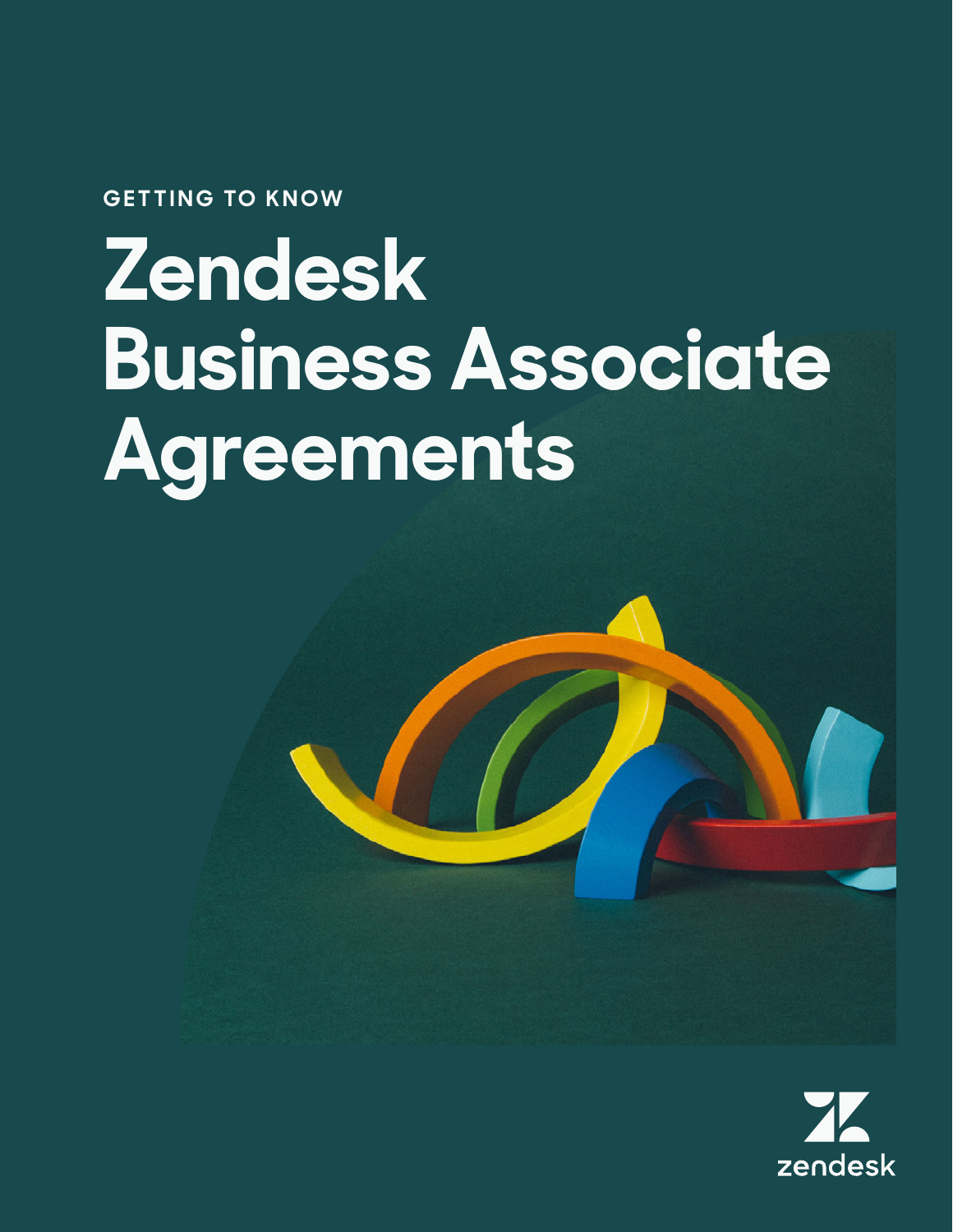## **Be the company your customers want you to be.**

And, we like to lead by example with being completely transparent. Sometimes companies are asked to redline agreements without knowing what their company is purchasing or, in this case, how Zendesk Enterprise Cloud Services work. The goal of this FAQ is to help make your review of Zendesk's Business Associate Agreement (BAA) both clear and simple.

- 1. [General Questions](#page-2-0)
- 2. [Appendix A: The Zendesk environment](#page-4-0)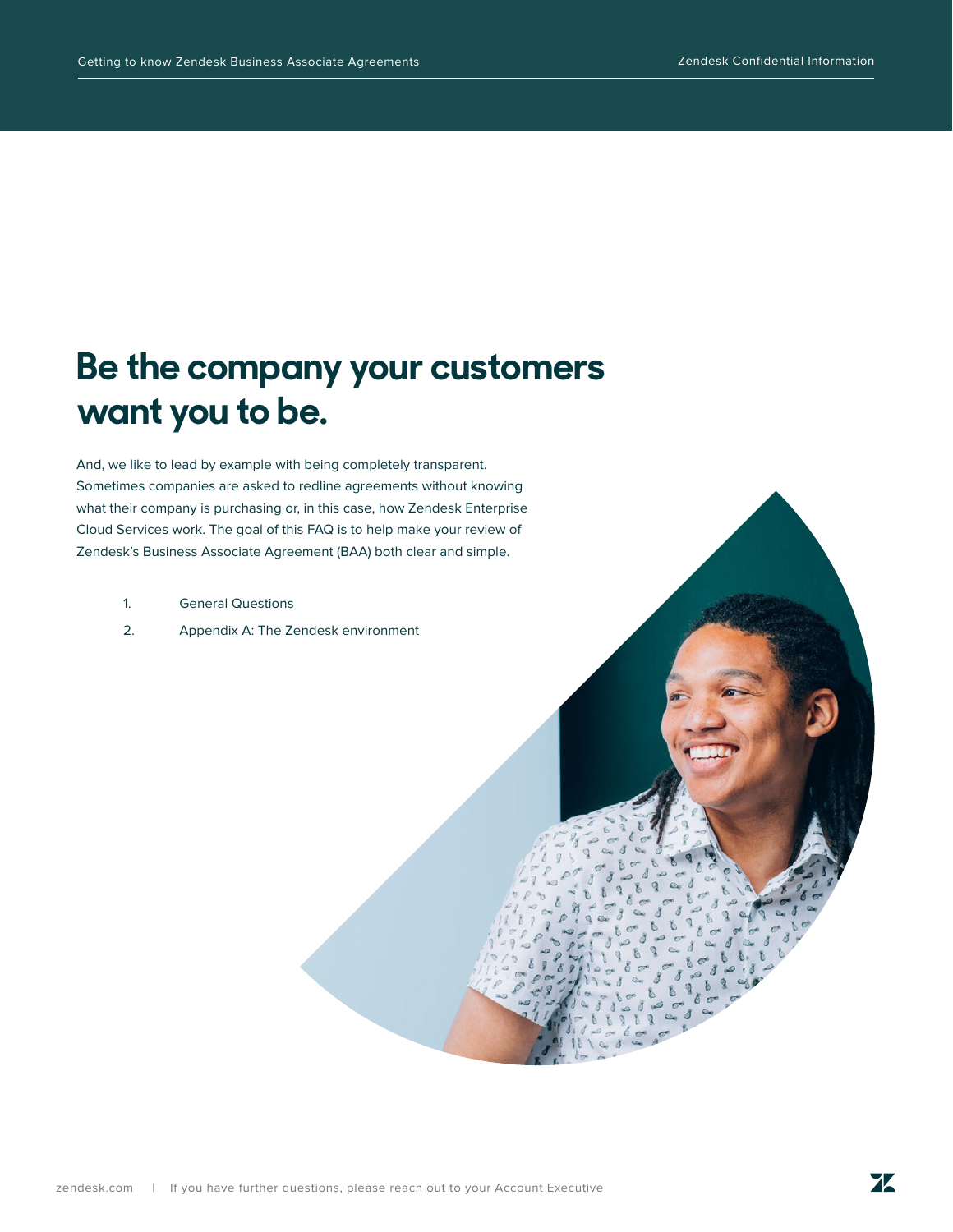## <span id="page-2-0"></span>**General Questions**

#### **1. What is my company purchasing?**

Zendesk offers tools for better customer service, including a family of products to connect with customers on any channel. To learn more, visit: [zendesk.com/support.](http://zendesk.com/support) We provide Software-as-a-Service (SaaS), meaning that your company is subscribing to the services Zendesk offers.

This model differs from purchasing an on-premise enterprise software application, and allows for easier integration and scalability.

#### **2. What does the Zendesk environment encompass?**

With Zendesk, you have the option of purchasing and opting into a range of services, including our core services, add-on features, Marketplace Apps, and third-party services/integrations. For more information, see Appendix A: The Zendesk environment.

#### **3. Does Zendesk permit the storage of protected health information ("PHI") in its Service?**

Yes. If your organization is a "covered entity" or "business associate" under the Health Insurance Portability and Accountability Act ("HIPAA"), your organization may execute Zendesk's Business Associate Agreement ("Zendesk BAA"). Your organization will need to have a HIPAA-Enabled Account with Zendesk for the Zendesk BAA to be valid. To achieve a HIPAA-Enabled Account, your organization will need to (1) purchase the Advanced Security Deployed Associated Service or Advanced Compliance Deployed Associated Service (each an "Add-On"); and (2) enable a set of security configurations as outlined by Zendesk. A Zendesk account executive can provide additional information, if requested.

#### **4. Which Zendesk Services can be HIPAA-Enabled?**

The following Services, whether purchased individually or whether purchased as part of Zendesk Suite, are covered by this BAA when purchased with the Zendesk Enterprise Support Subscription Plan and either (i) the Advanced Security Deployed Associated Service, or (ii) the Advanced Compliance Deployed Associated Service:

- Zendesk Guide Lite, Professional, or Enterprise
- Zendesk Gather Legacy or Professional
- Zendesk Enterprise Chat
- Zendesk Explore Lite or Professional

The following Service, whether purchased individually or whether purchased as part of Zendesk Suite, is covered by this BAA when purchased with Zendesk Talk Enterprise, Professional or Legacy Advanced Service Plans:

• Zendesk Talk (excluding Zendesk Text)

The BAA does not apply to any other Zendesk products or third party services (including integrations or applications) to which a customer's account may be connected.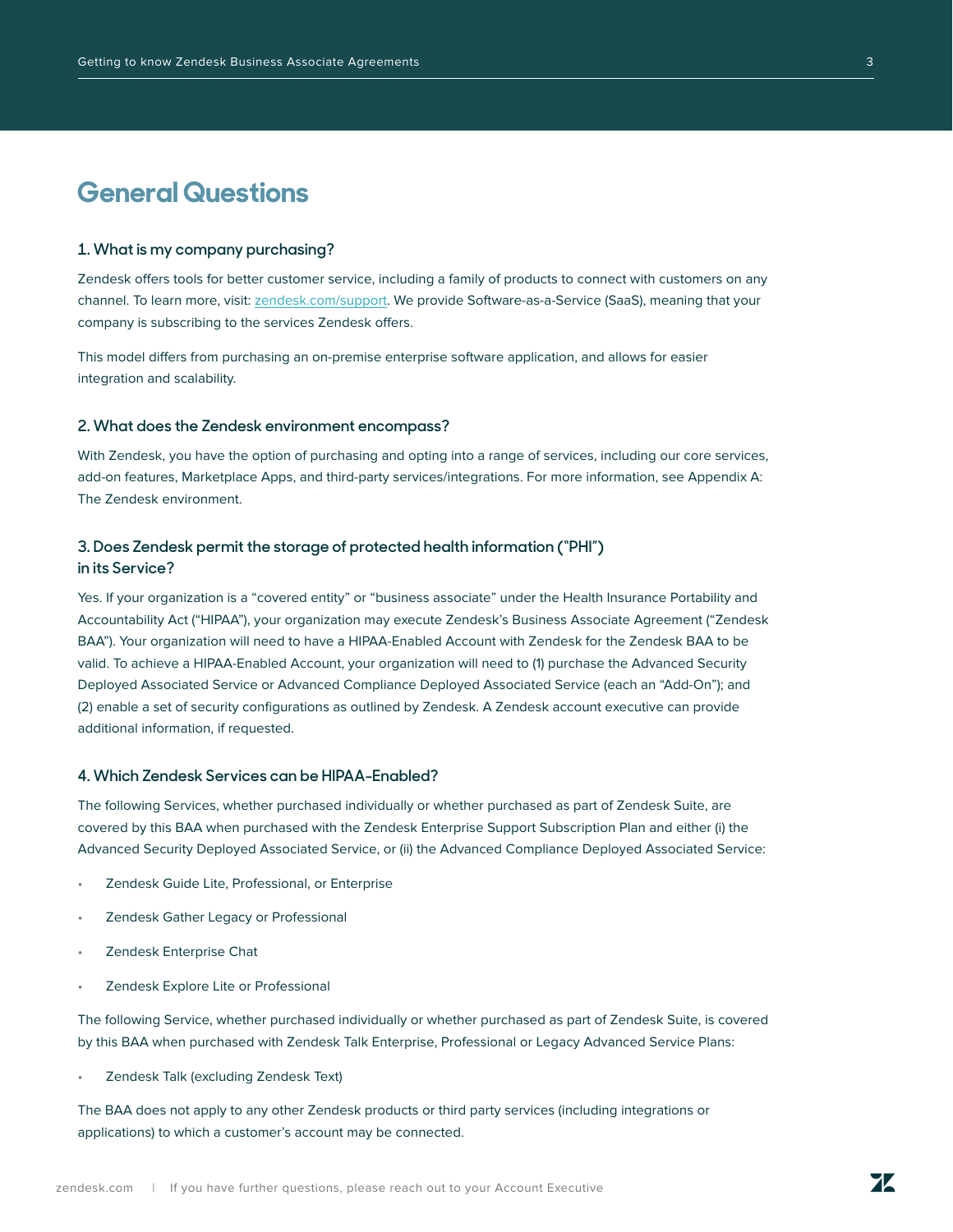## **General Questions**

#### **5. Why do we need to purchase an Advanced Security Add-On to store PHI in Zendesk's Services?**

Zendesk takes its investment in compliance very seriously. In order to help our customers fulfill their HIPAA obligations, we provide organizations that are covered entities or business associates with appropriate configuration options to help safeguard PHI from misuse and wrongful disclosure. When we agree to a BAA, we gate your setup and your account in a dedicated environment and we take responsibility for all our vendors downstream. This is no small feat and the added cost reflects the effort and investment involved. If you plan to exchange and store PHI in your customer service solution and care about protecting the privacy of your customers—rather than just checking a "HIPAA compliance" box—Zendesk provides a robust and thoughtful solution.

#### **6. What are the security configurations that have to be enabled?**

Zendesk requires you to implement a set of security configurations designed to help you safeguard PHI, including, but not limited to, IP restrictions, tightening Support instance access controls, attachment control configurations, and endpoint (i.e., laptop, desktop) security controls. Please speak with your account executive for additional information, including to request the list ofspecific security configurations.

#### **7. Does Zendesk monitor PHI or segregate PHI from non-PHI in its Service?**

No, Zendesk treats all Service Data (which we define as all data and information stored in or transmitted via our Service) the same way. We do not monitor Service Data for specific content, including PHI. As a result, Zendesk does not segregate PHI for special treatment nor does Zendesk maintain the 'Designated Record Set'.

#### **8. Does Zendesk share PHI with any third parties?**

Zendesk does not share Service Data that has not been aggregated, encoded or anonymized with third parties, except those who are sub-processors (e.g., Amazon Web Services, Inc., Google Inc., etc.). Any sub-processors utilized by Zendesk have certain obligations via BAA's entered into with Zendesk. See our [Sub-processors P](https://www.zendesk.com/company/policies-procedures/subprocessors-subcontractors/)olicy for more information.

#### **9. We have our own Business Associate Agreement, can we use that?**

No. Zendesk requires customers to adhere to its BAA as it is specifically tailored to address HIPAA privacy and security issues that arise with respect to our Services. Zendesk operates a multi-tenant customer data environment; and, therefore is unable to customize our operational, compliance and security processes on an individual customer basis.